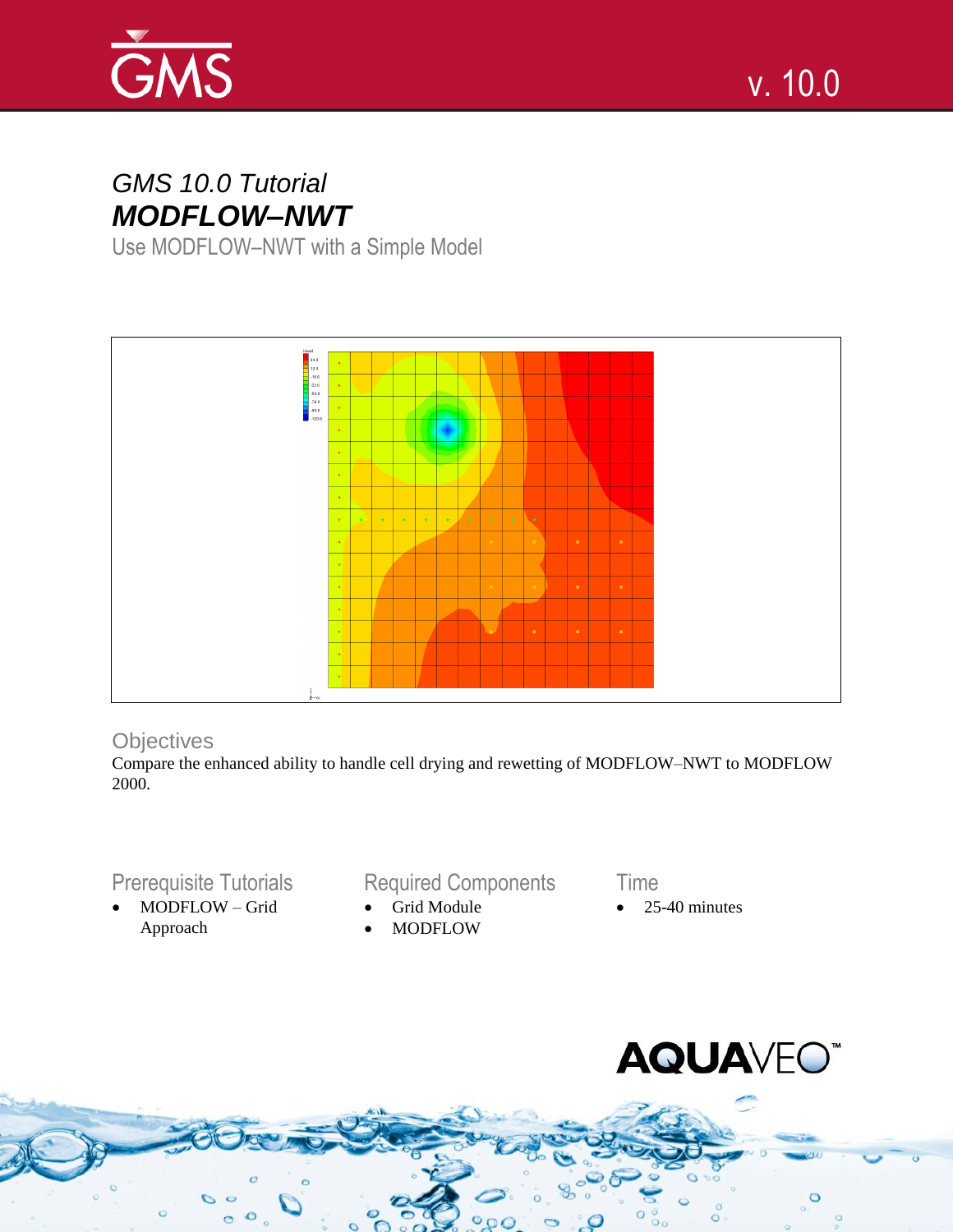| $\mathbf{1}$ |    |
|--------------|----|
|              | 11 |
| $\mathbf{2}$ |    |
| 3            |    |
| 4            |    |
| 5            |    |
| 6            |    |
| 7            |    |
| 8            |    |
| 9            |    |
| <b>10</b>    |    |
| 11           |    |
| 12           |    |
| 13           |    |
| 14           |    |
| 15           |    |
| 16           |    |
| 17           |    |
| 18           |    |
| 19           |    |
| 20           |    |
| 21           |    |
| 22           |    |

# <span id="page-1-0"></span>**1 Introduction**

MODFLOW–NWT uses a Newton method which can handle cell drying and rewetting situations better than previous versions of MODFLOW. For some model scenarios, using MODFLOW–NWT can help to achieve convergence. GMS includes an interface to MODFLOW–NWT and the UPW and NWT packages included with it.

This tutorial builds on the "MODFLOW – Grid Approach" tutorial. The user should complete that tutorial before this one. The purpose of this tutorial is not to teach the user all about MODFLO –NWT, but simply to demonstrate the MODFLOW–NWT interface in GMS.

#### <span id="page-1-1"></span>**1.1 Outline**

Here are the steps for this tutorial:

- 1. Read in an existing MODFLOW 2000 model.
- 2. Switch to MODFLOW–NWT but keep using the LPF and PCG packages and compare the results.
- 3. Switch to the UPW and NWT packages, and compare the results.
- 4. Switch back to MODFLOW 2000, and increase the pumping rate, causing a well to go dry.
- 5. Switch back to MODFLOW–NWT, and compare how it handles dry cells.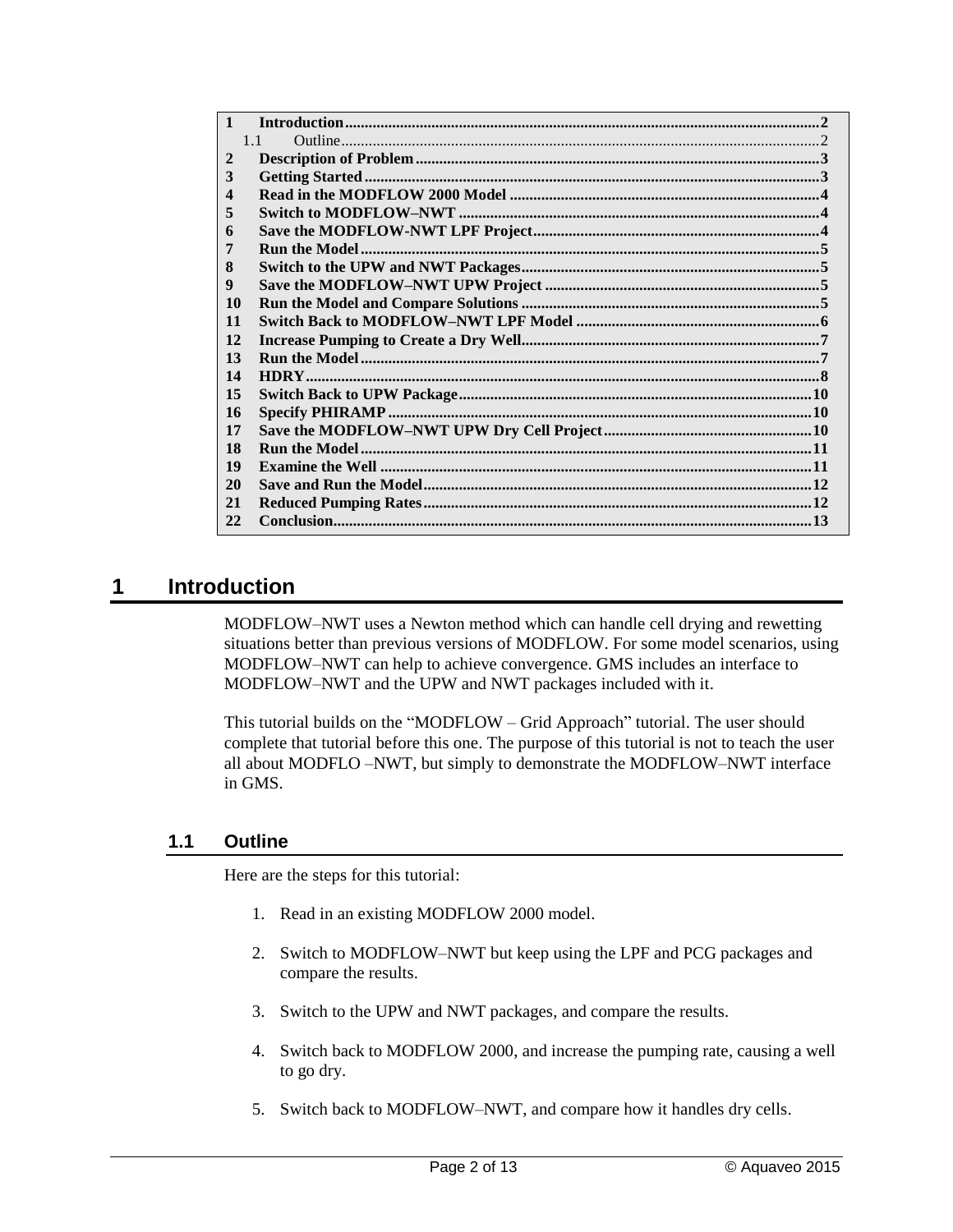6. Examine how IPHDRY affects the head solution.

# <span id="page-2-0"></span>**2 Description of Problem**

The problem to be solved in this tutorial is the same as the one in the "MODFLOW – Grid Approach" tutorial and is shown in Figure 1. This problem is a modified version of the sample problem described near the end of the MODFLOW *Reference Manual*. Three aquifers will be simulated using three layers in the computational grid. The grid covers a square region measuring 75000 feet by 75000 feet. The grid consists of 15 rows and 15 columns, each cell measuring 5000 feet by 5000 feet in plan view. For simplicity, the elevation of the top and bottom of each layer is flat. The hydraulic conductivity values shown are for the horizontal direction. For the vertical direction, vertical anisotropy (KH/KV) factors of 10, 5, and 5 are used for layers 1, 2, and 3 respectively.

Flow into the system is due to infiltration from precipitation and will be defined as recharge in the input. Flow out of the system is due to buried drain tubes, discharging wells (not shown on the diagram), and a lake which is represented by a constant head boundary on the left. Starting heads are set equal to zero, and a steady state solution is computed.



*Figure 1 Sample problem to be solved*

# <span id="page-2-1"></span>**3 Getting Started**

Do the following to get started:

- 1. If necessary, launch GMS.
- 2. If GMS is already running, select the *File |* **New** command to ensure that the program settings are restored to their default state.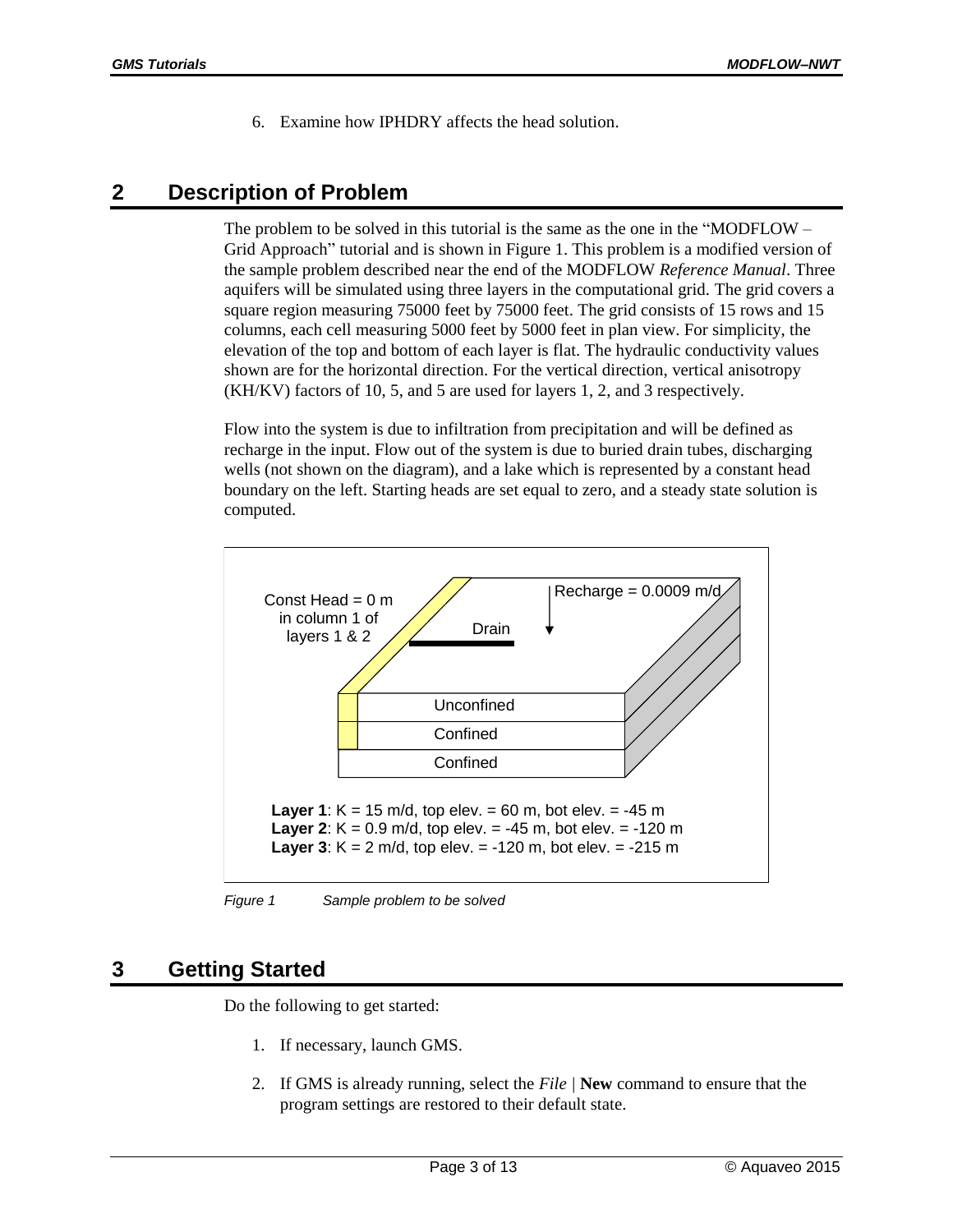## <span id="page-3-0"></span>**4 Read in the MODFLOW 2000 Model**

First, it is necessary to read in an existing model:

- 1. Select the **Open** button.
- 2. Locate and open the *Tutorials\MODFLOW\nwt* directory.
- 3. Select the file entitled "modfgrid.gpr."
- 4. Click the **Open** button.

The user should see a MODFLOW model with color contours of the head solution.

### <span id="page-3-1"></span>**5 Switch to MODFLOW–NWT**

The next step is to switch the model to use MODFLOW–NWT.

1. Select the *MODFLOW |* **Global Options** menu command.

Under *MODFLOW version*, notice the model is currently set to use MODFLOW 2000.

- 2. In the *MODFLOW Global/Basic Package* dialog, change the *MODFLOW version* to *NWT*.
- 3. Click on the **Packages** button.

The *MODFLOW Packages* dialog will appear. Notice the flow package is set to LPF and the solver is set to SIP1. These will be left unchanged for now.

- 4. Select the **OK** button to exit the *MODFLOW Packages* dialog.
- 5. Select the **OK** button to exit the *MODFLOW Global/Basic Package* dialog.
- 6. If necessary, click **No** to the pop-up asking if the user would like to switch to the NWT Solver. That will be explored later.

### <span id="page-3-2"></span>**6 Save the MODFLOW-NWT LPF Project**

Before continuing, it is important to save the project with a new name.

- 1. Select the *File* | **Save As** command.
- 2. Save the project with the name **"**nwt\_lpf.gpr."

It's a good idea to save the work periodically.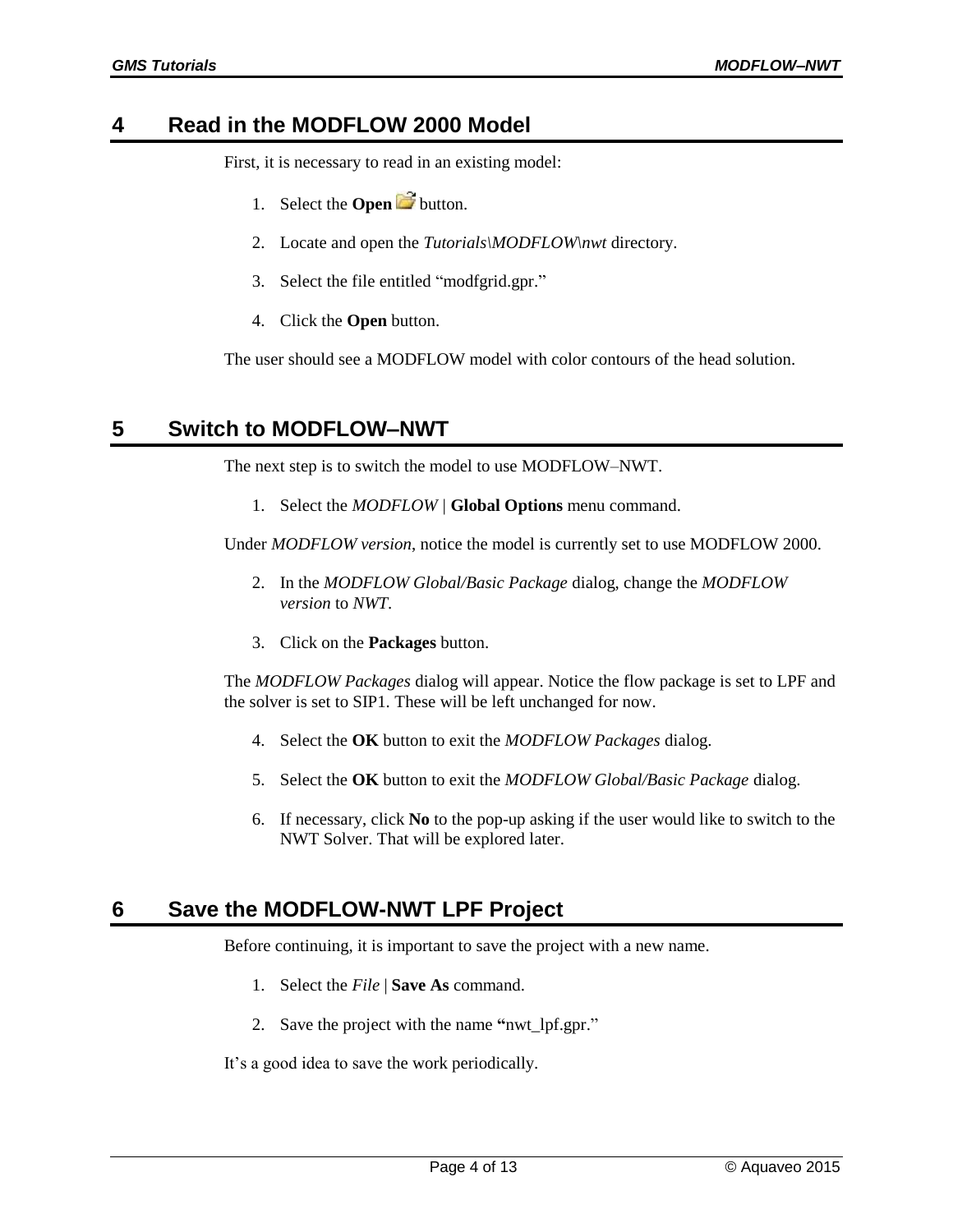# <span id="page-4-0"></span>**7 Run the Model**

It is now possible to run the model.

- 1. Select the **Run MODFLOW** button.
- 2. Once MODFLOW has finished, select the **Close** button to close the window and return to GMS.

GMS reads the solution and contours the head dataset. Notice the head contours are exactly the same as they were before. Because this tutorial is still using the LPF and SIP1 packages, switching to MODFLOW–NWT hasn't changed anything.

# <span id="page-4-1"></span>**8 Switch to the UPW and NWT Packages**

Now it is possible to switch to the UPW and NWT packages.

- 1. Select the *MODFLOW |* **Global Options** menu command.
- 2. In the *MODFLOW Global/Basic Package* dialog, click on the **Packages** button.
- *3.* In the *MODFLOW Packages* dialog, change the *Flow package* to *UPW Upstream Weighting.*

Notice the Solver automatically switches to *NWT – Newton.* These two packages go together and if one is used, the other must be used also.

- 4. Click **OK** to exit the *MODFLOW Packages* dialog.
- 5. Click **OK** to exit the *MODFLOW Global/Basic Package* dialog.

# <span id="page-4-2"></span>**9 Save the MODFLOW–NWT UPW Project**

The next step is to save the project with a new name.

- 1. Select the *File* | **Save As** command.
- 2. Using the **Save** button, save the project with the name **"**nwt\_upw.gpr."

# <span id="page-4-3"></span>**10 Run the Model and Compare Solutions**

It is now possible to run the model.

1. Select the **Run MODFLOW Multion.**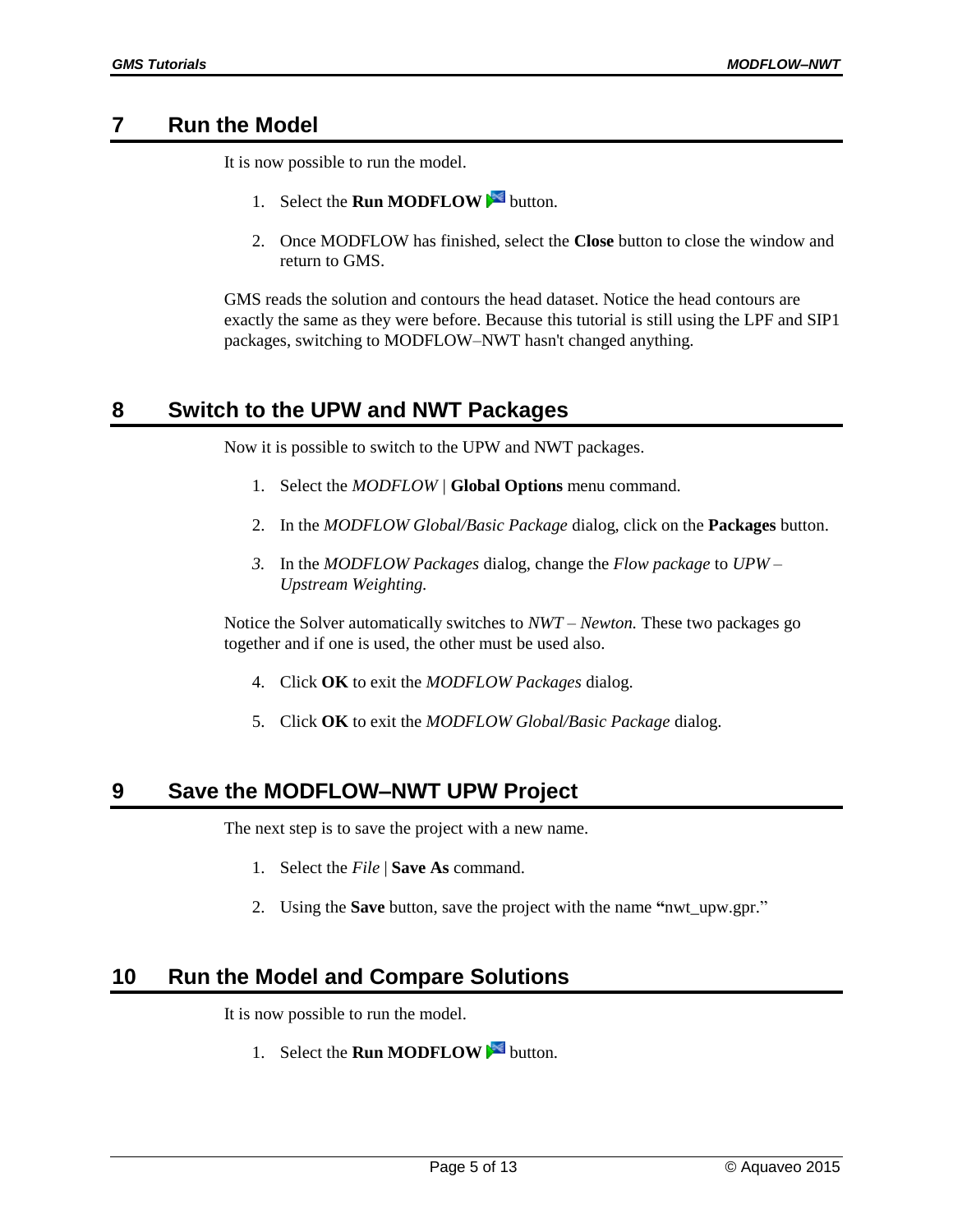2. Once MODFLOW has finished, select the **Close** button to close the window and return to GMS.

GMS reads the solution and contours the head dataset. Notice the head contours are slightly different. The UPW and NWT packages give almost the same answer as the LPF and SIP1 packages when there are no cell wetting and drying conditions.

3. Compare the solution generated with the LPF package and the one generated with the UPW package by clicking back and forth on the two solutions (nwt\_lpf and nwt\_upw) in the Project Explorer. It may be necessary to expand the "3D Grid Data" folder and "grid" item.



*Figure 2 Switch between the LPF and UPW solutions in the Project Explorer to compare the results*

# <span id="page-5-0"></span>**11 Switch Back to MODFLOW–NWT LPF Model**

The next step is to go back and load the MODFLOW–NWT model that used the LPF package.

- 1. Select the **New b**utton to clear the current project.
- 2. If prompted to save these changes, select **No**.
- 3. On the recent file list at the bottom of the *File* menu, click on "nwt\_lpf.gpr."

| $\triangleq$ | Print                        | CTRL+P |
|--------------|------------------------------|--------|
|              | 1 nwt_upw.gpr                |        |
|              | 2 nwt_lpf.gpr                |        |
|              | 3 C:\quick\\nwt\modfgrid.gpr |        |

*Figure 3 Reopen the nwt\_lpf.gpr model*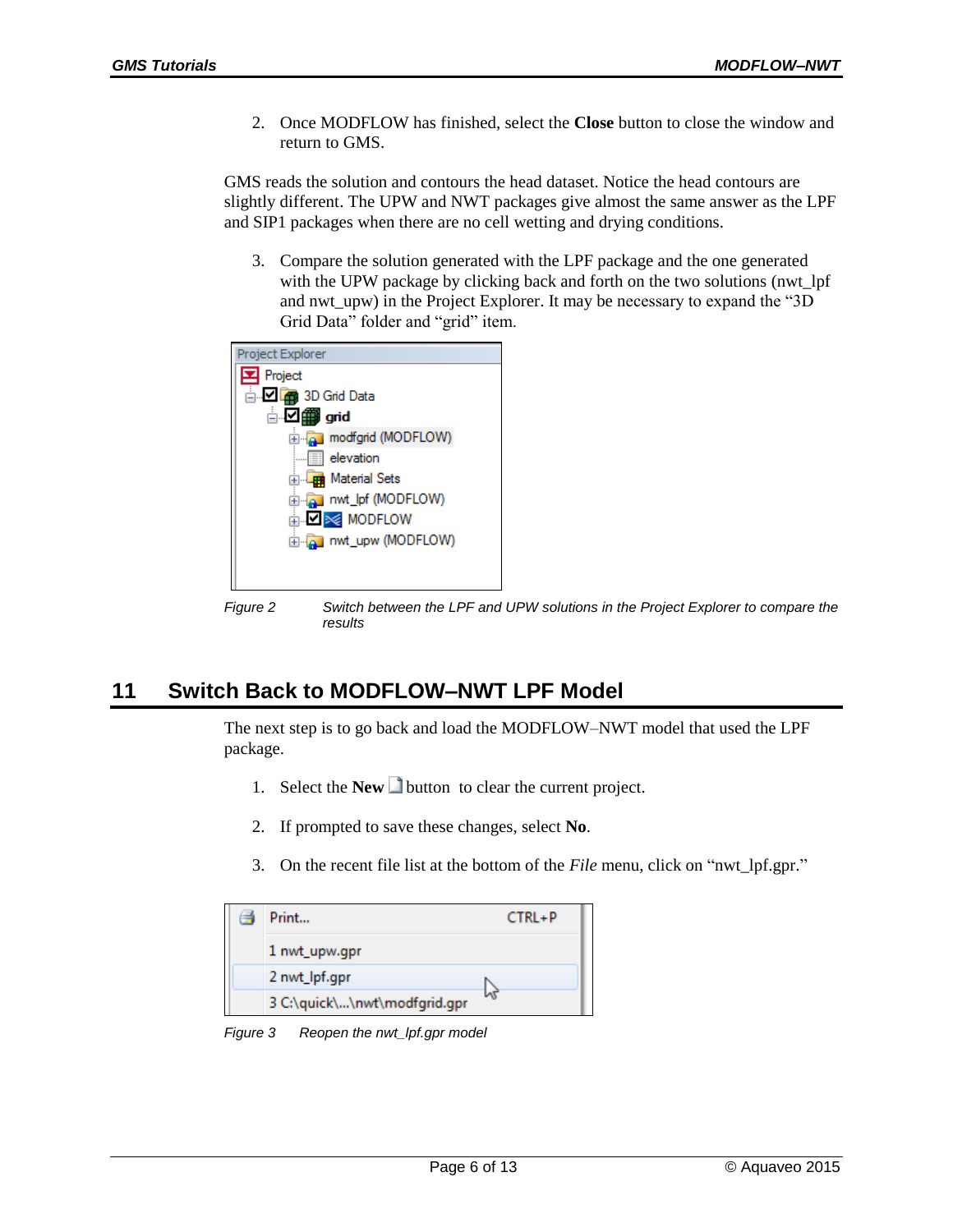## <span id="page-6-0"></span>**12 Increase Pumping to Create a Dry Well**

Now this tutorial will increase the pumping rate of one of the wells in order to cause the cells to go dry.

1. In the *Mini Grid Toolbar*, click on the up arrow to change the view to layer 2.



*Figure 4 Changing the ortho level to 2*

- 2. With the **Select Cell** tool, right-click on the well cell in the upper left
- 3. Select the **Sources/Sinks** command from the drop down menu. This is the cell pictured in the figure below with IJK coordinates of (4,6,2).



*Figure 5 Selecting the left well in layer 2*

- 4. In the *MODFLOW Sources/Sinks* dialog, increase the pumping rate or Q (flow) to "-190000."
- 5. Click **OK**.

## <span id="page-6-1"></span>**13 Run the Model**

Now it is time to save these changes and run the model.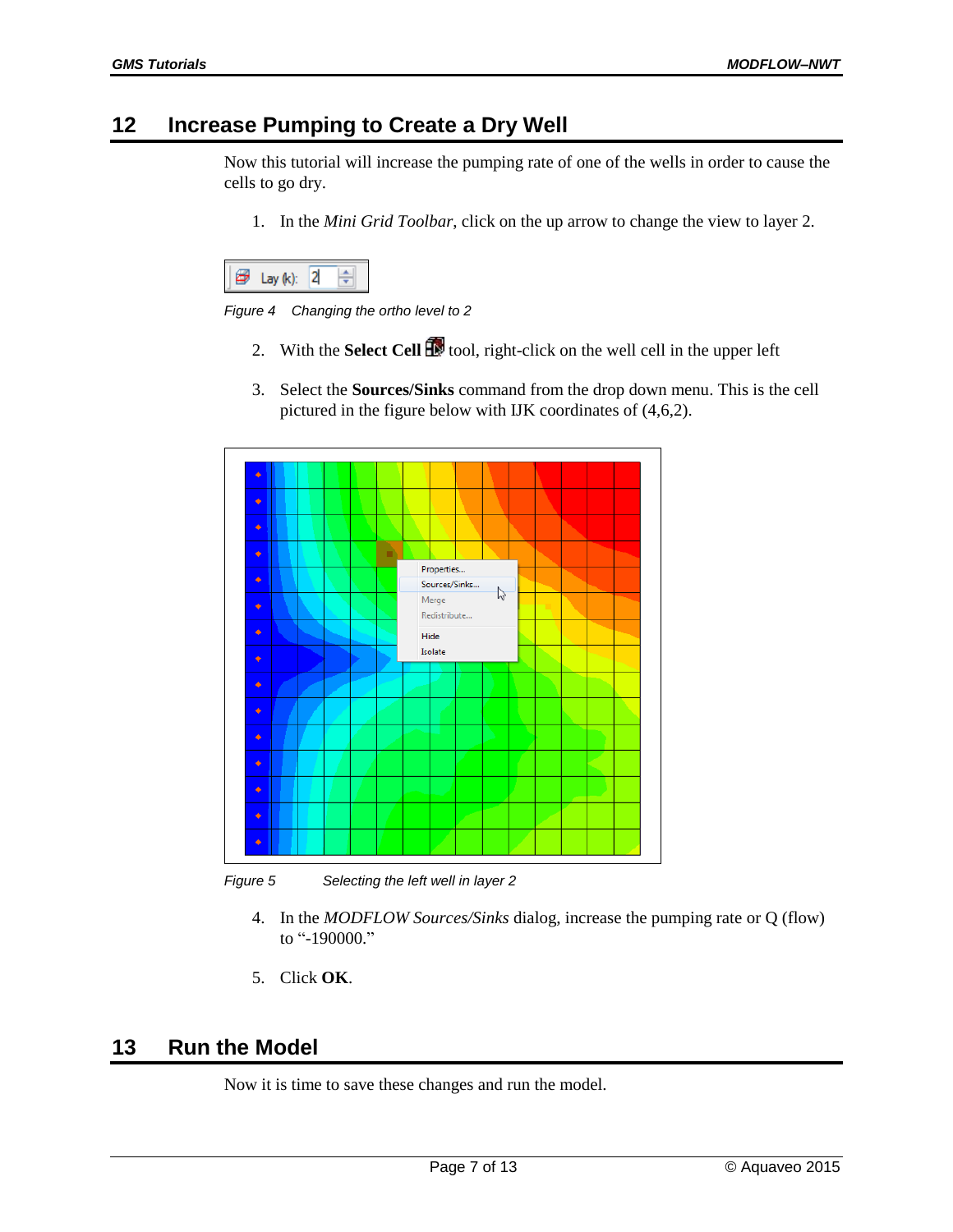- 1. Select the **Run MODFLOW** is button.
- 2. When prompted to save these changes, select **Yes**.
- 3. Once MODFLOW has finished, select the **Close** button to close the window and return to GMS.

GMS reads the solution and contours the head dataset. Notice the cell with the well has gone dry. A triangle symbol appears in the cell to indicate the cell is dry.



*Figure 6 Dry cell symbol indicating the well went dry*

# <span id="page-7-0"></span>**14 HDRY**

The LPF package will assign a key value, the HDRY value, to any cells which go dry. The next step is to look at the HDRY value.

- 1. Select the *MODFLOW |* **LPF – Layer Property Flow** menu command.
- 2. In the *LPF Package* dialog, click the **More LPF Options** button in the upper right of the dialog.

In the *LPF Package Options* dialog, notice the HDRY value is -888.0.

- 3. Click **OK** to exit the *LPF Package Options* dialog.
- 4. Click **OK** to exit the *LPF Package* dialog.

The next step is to look at the head solution.

5. Right-click on the *Head* dataset in the Project Explorer under the "nwt\_lpf (MODFLOW)" solution.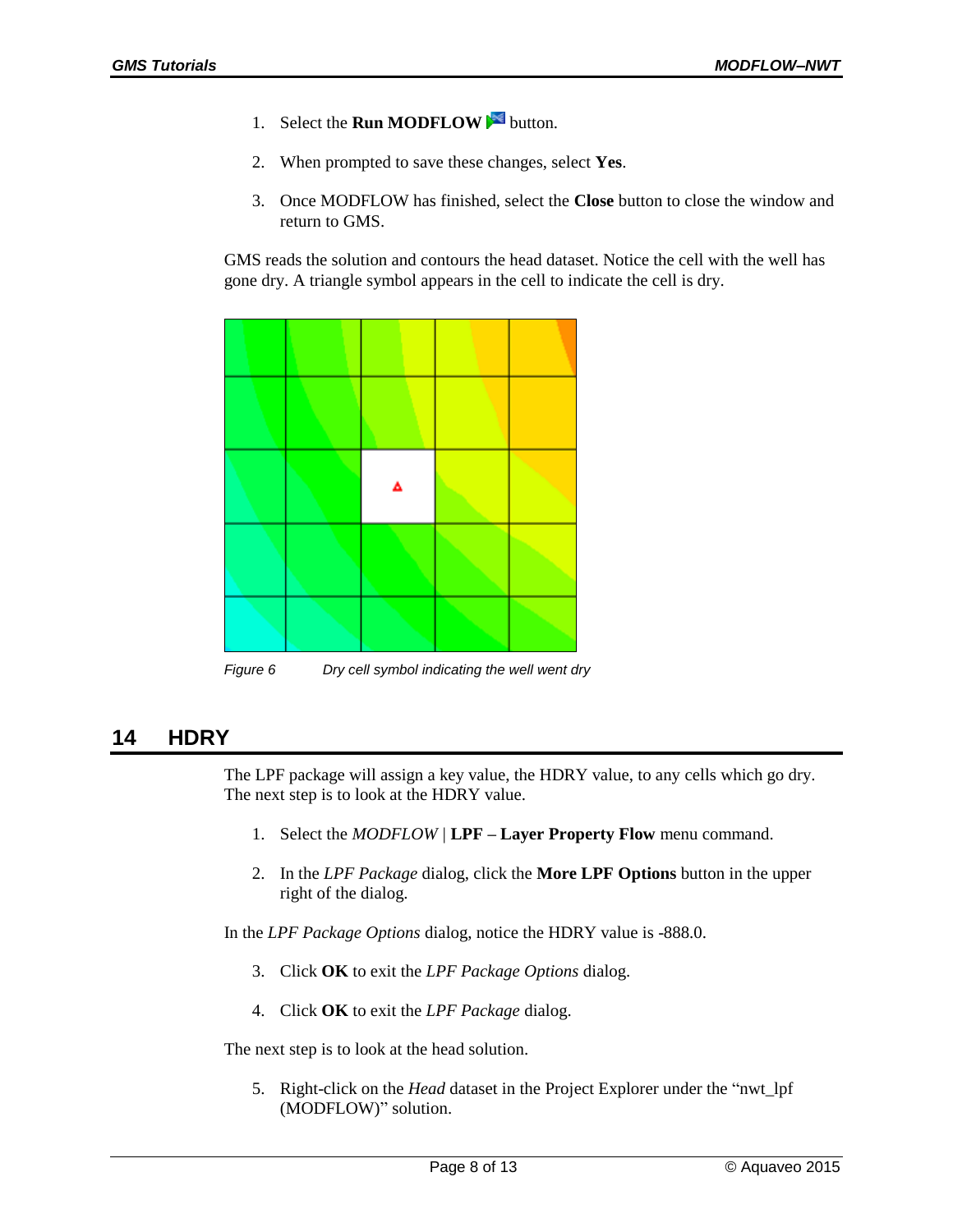Project Explorer Ľ Project  $\alpha$ □ 2 3D Grid Data 唔 **Digit** grid a mwt\_lpf (MODFLOW) 的 modfgrid (MODFLOW) elevation  $\frac{1}{\sqrt{2}}$ Material Sets 5 **B**<del></del> 围 Fi-Ga nwt\_lpf\_dry (MODFLOW) Ø mwt\_lpf\_dry.out 倆 **Head** Duplicate **DE** CCF Properties... View Values... Export...

*Figure 7 Viewing the head values*

7. In the *Edit Dataset Values* dialog, scroll down to row 51 and notice the "-888" value for that cell. Also notice the "0" in the *Active* column.

6. Select the **View Values** command from the drop-down menu.

The "0" in the Active column indicates that the cell is inactive and GMS doesn't display contours for it. It basically means there is no data for that cell.

| Object:   |            |     | 3D Grid |                |          |        |              |
|-----------|------------|-----|---------|----------------|----------|--------|--------------|
| Data set: | Time step: | 1.0 | Head    |                |          |        |              |
|           | id         | k   | Ť       | i              | f        | Active | ▲            |
| 47        | 47         | 1   | 4       | $\overline{a}$ | 11.49087 | 1      |              |
| 48        | 48         | 1   | 4       | 3              | 19.89014 | 1      |              |
| 49        | 49         | 1   | 4       | 4              | 26.34149 | 1      |              |
| 50        | 50         | 1   | 4       | 5              | 30.93091 | 1      |              |
| 51        | 51         | 1   | 4       | 6              | $-888.0$ | 0      |              |
| 52        | 52         | 1   | 4       | 7              | 44.40702 | 1      |              |
| 53        | 53         | 1   | 4       | 8              | 47.05328 | 1      |              |
| 54        | 54         | 1   | 4       | 9              | 49.94225 | 1      |              |
| 55        | 55         | 1   | 4       | 10             | 52.58109 | 1      |              |
| 56        | 56         | 1   | 4       | 11             | 54.84615 | 1      |              |
| 57        | 57         | 1   | 4       | 12             | 56.74352 | 1      |              |
| 58        | 58         | 1   | 4       | 13             | 58.42659 | 1      |              |
|           | Help       |     |         |                |          |        | Cancel<br>ок |

*Figure 8 HDRY value in head solution*

8. Click **OK** the exit the *Edit Dataset Values* dialog.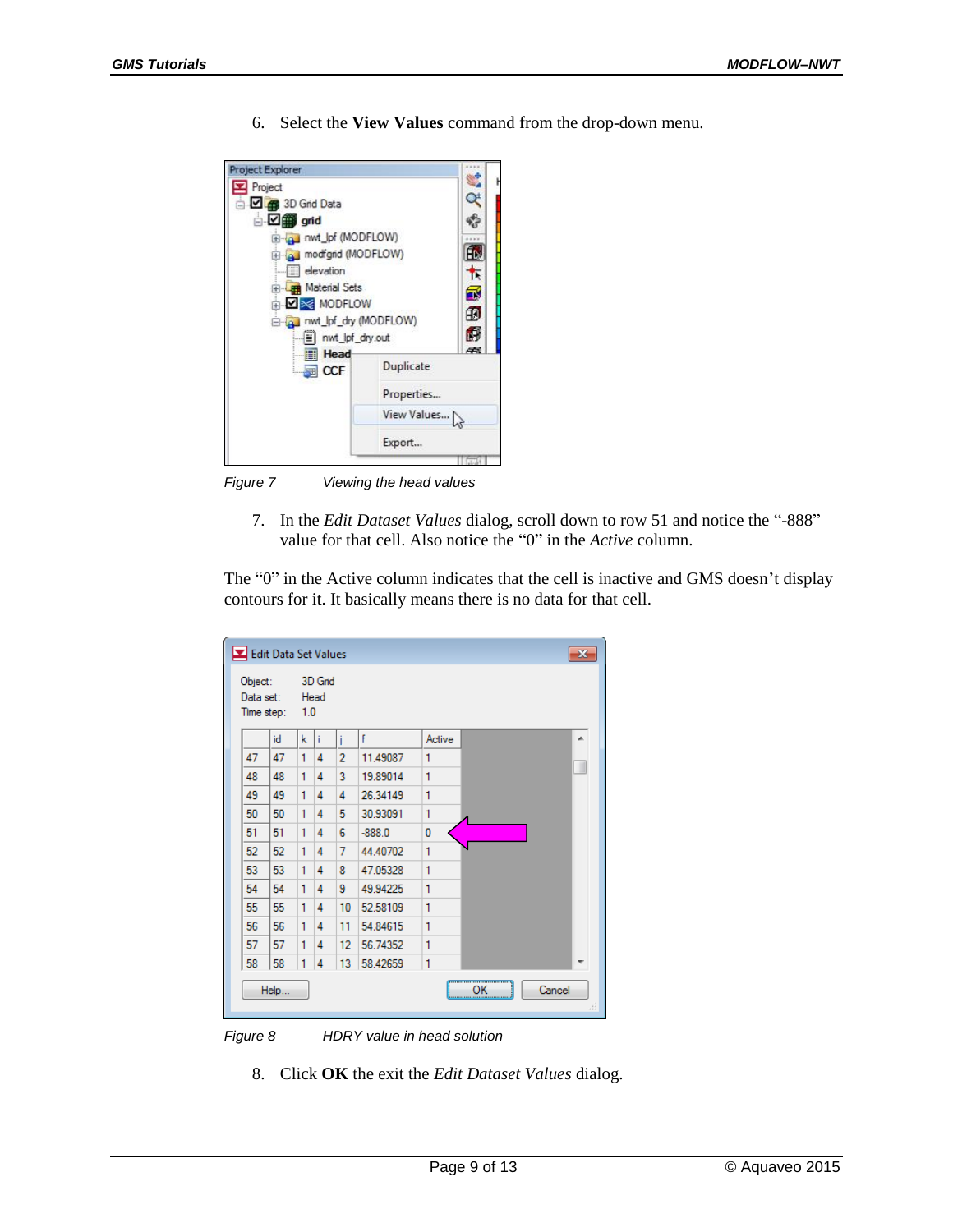# <span id="page-9-0"></span>**15 Switch Back to UPW Package**

Now it is possible to see how MODFLOW–NWT and the UPW package handle the dry cell.

- 1. Select the *MODFLOW |* **Global Options** menu command.
- 2. In the *MODFLOW Global/Basic Package* dialog, click on the **Packages** button.
- *3.* In the *MODFLOW Packages* dialog, change the *Flow package* to *UPW – Upstream Weighting.*
- 4. Click **OK** to exit the *MODFLOW Packages* dialog.
- 5. Click **OK** to exit the *MODFLOW Global/Basic Package* dialog.

# <span id="page-9-1"></span>**16 Specify PHIRAMP**

MODFLOW–NWT has a unique feature that will reduce the pumping rate in cells as the head drops below a user-specified percentage of cell thickness. "Negative pumping rates specified in the Well Package are reduced to zero when the groundwater head drops to the cell bottom using a cubic formula and its derivative. This option is only available for unconfined (convertible) layers" (MODFLOW–NWT p. 14). The user-specified percentage of cell thickness is the variable PHIRAMP in the WEL package.

- 1. Select the *MODFLOW | Optional Package |* **WEL – Well** command.
- 2. Near the bottom of the *MODFLOW Well Package* dialog, turn on the *Specify PHIRAMP* check box.

The value will be left at the default of 0.25. When the head in the cell drops below 25% of the cell thickness, the pumping rate will be reduced by MODFLOW – NWT.

3. Select **OK** to exit the dialog.

# <span id="page-9-2"></span>**17 Save the MODFLOW–NWT UPW Dry Cell Project**

The next step is to save the project with a new name.

- 1. Select the *File* | **Save As** command.
- 2. Using the **Save** button, save the project with the name **"**nwt\_upw.gpr."
- 3. Select **Yes** when prompted to replace the existing file.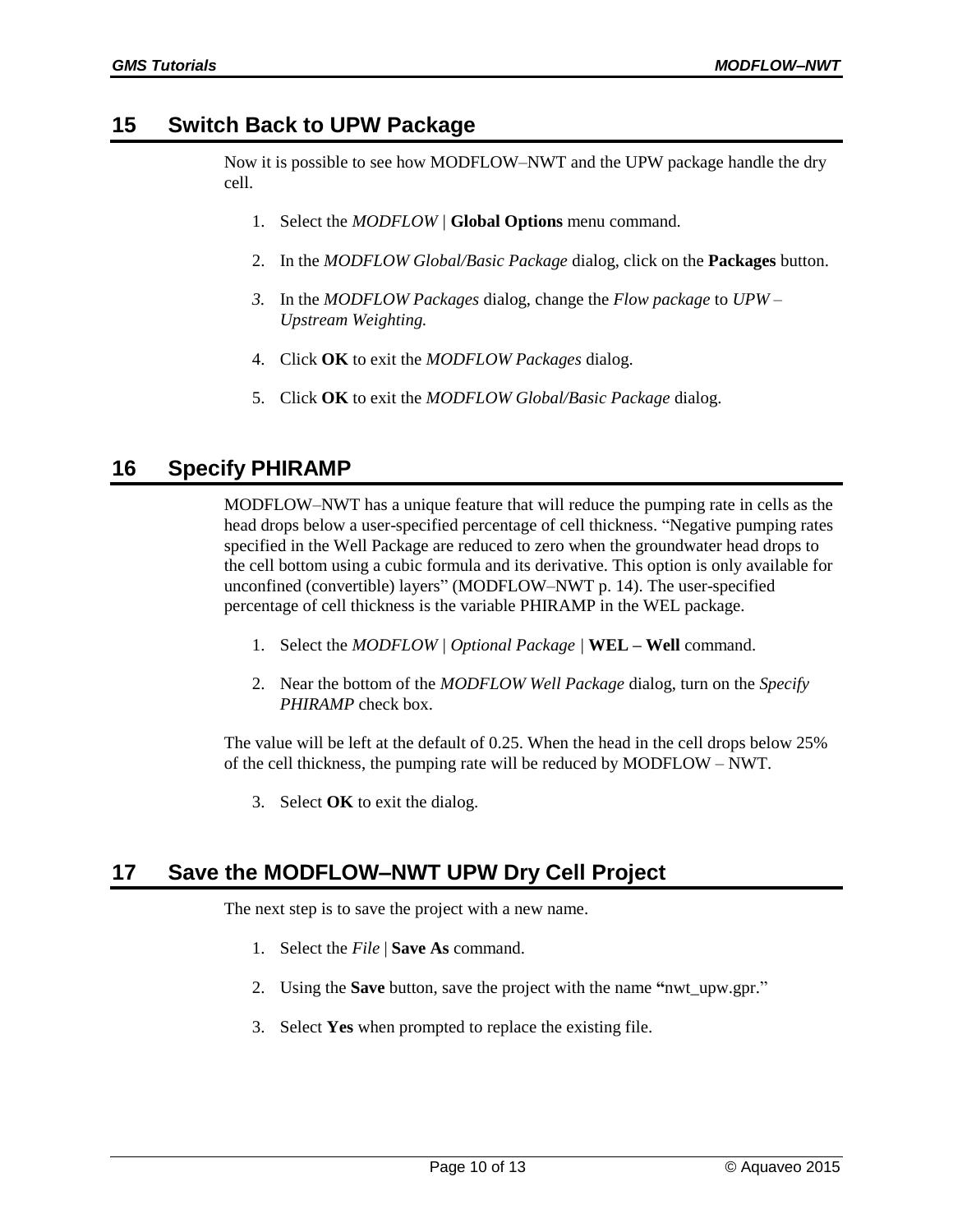#### <span id="page-10-0"></span>**18 Run the Model**

Now it is possible to run the model.

- 1. Select the **Run MODFLOW** button.
- 2. Once MODFLOW has finished, select the **Close** button to close the window and return to GMS.

GMS reads the solution and contours the head dataset. Notice the solution varies greatly from the one generated using the LPF package. The heads in the UPW solution are much lower because, with the LPF package, as soon as the cell went dry, the pumping stopped; but in the UPW package, the pumping continued but at a reduced rate (as the tutorial will show).

## <span id="page-10-1"></span>**19 Examine the Well**

Notice the cell with the well no longer appears dry, but it is clear that there is considerable drawdown around the well.

1. With the **Select Cell tool**, click on the well cell (the cell with all the drawdown at IJK (4,6,2)).

Notice the *F* value in the *GMS Edit Window* is about -104.

| rt. | -121           |  | $\mathbf{u} \otimes$ | <b>A R R &amp; &amp; A B &amp; L + H + H &amp; H &amp; A</b> |  |  |               |  |  |
|-----|----------------|--|----------------------|--------------------------------------------------------------|--|--|---------------|--|--|
|     | $7 \cdot 82.5$ |  |                      | $-104.266174$                                                |  |  | Lay $(k)$ : 2 |  |  |
|     |                |  |                      |                                                              |  |  |               |  |  |
|     | Figure 9       |  |                      | Head in cell $(4,6,2)$ is about -104                         |  |  |               |  |  |

2. Right-click on the well cell and select **Properties** from the drop-down menu.

Notice the *Top elevation* of this cell is -45 and the *Bottom elevation* of this cell is -120, so the head is just above the bottom elevation.

- 3. Click **OK** to exit the *3D Grid Cell Properties* dialog.
- 4. In the *Mini Grid Toolbar*, click on the down arrow to change the view to layer 1.

| l av och |  |
|----------|--|
|          |  |

*Figure 10 Changing the ortho level to 1*

5. Click on the cell in layer 1 directly above the well in layer 2 (the cell with IJK  $(4,6,1)$ ).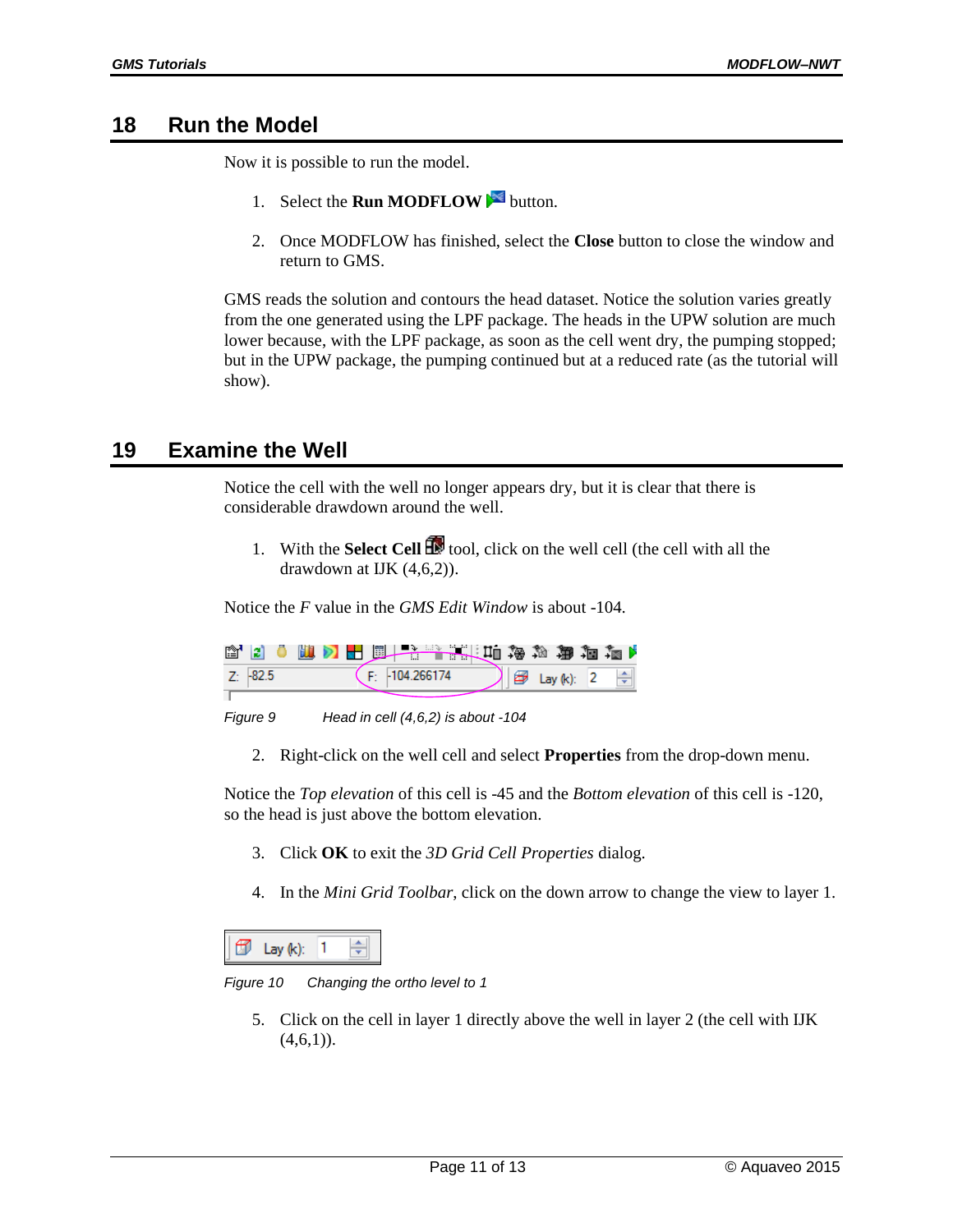Notice the head in the cell is about "-93" according to the *GMS Edit Window*. Although the head in the cell above the well is below the bottom of the first layer, the cell is still contoured and is showing the dry cell symbol. Why?

- 6. Select the *MODFLOW |* **UPW – Upstream Weighting** menu command.
- 7. In the *UPW Package* dialog, click on the **More UPW Options** button.

By default, the UPW package does not assign the HDRY value to cells that go dry. If the user wants it to, he or she must turn on the IPHDRY variable.

- 8. In the *UPW Package Options* dialog, turn on the *Set head to HDRY (IPHDRY)* option.
- 9. Click **OK** to exit the *UPW Package Options* dialog.
- 10. Click **OK** to exit the *UPW Package* dialog.

## <span id="page-11-0"></span>**20 Save and Run the Model**

The next step is to save the model with the same file name and run MODFLOW.

- 1. Select the **Run MODFLOW button.**
- 2. When prompted to save these changes, select **Yes**.
- 3. Once MODFLOW has finished, select the **Close** button to close the window and return to GMS.

GMS reads the solution and contours the head dataset. Notice that the dry cell symbol now appears in the cell above the well.

# <span id="page-11-1"></span>**21 Reduced Pumping Rates**

MODFLOW–NWT reduced the pumping rate of the well as the water table got close to the bottom of the cell. Now is the time to examine that.

- 1. In the Project Explorer, double-click on the "nwt\_upw.out" item.
- 2. If prompted to pick the viewer, click **OK** to accept the default or pick another one.
- 3. In Notepad (or an alternative viewer), use *Ctrl + F* to search for the word "reduced."

The user should find the following text: